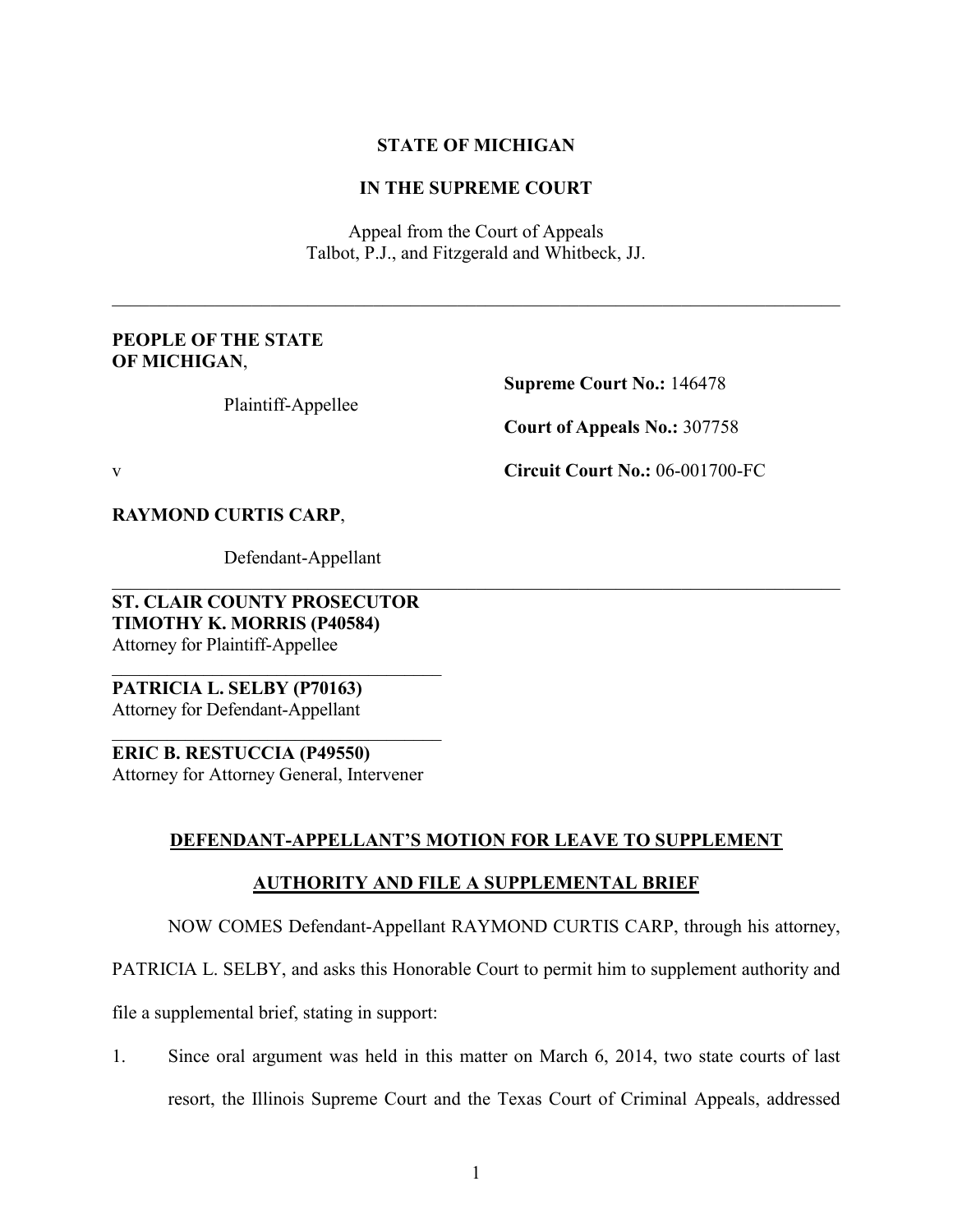*Miller v Alabama*, 132 S Ct 2455 (2012). Both courts found the *Miller* decision to be retroactive. These decisions are offered for the Court's consideration. Ex. A, Ex. B.

- 2. As to the matter of a supplemental brief, at oral argument, Chief Justice Young inquired whether death penalty individualized sentencing cases, *Woodson v North Carolina*, 428 US 280 (1976), *Lockett v Ohio*, 438 US 586 (1978), and *Sumner v Shuman*, 483 US 66 (1987), were applied retroactively to petitioners other than those directly benefiting from those decisions. That discussion extended into the oral argument in the consolidated case *People v Davis (Cortez)*, Docket No. 146819. Mr. Bryan Stevenson, arguing pro hac vice for Defendant-Appellant Davis, responded to the Chief Justice's questions that those cases had indeed been applied retroactively.
- 3. The attached supplemental brief provides the case law demonstrating retroactive application of the United States Supreme Court's individualized sentencing decisions.

**WHEREFORE**, Defendant-Appellant respectfully requests that this Honorable Court permit the undersigned to supplement the authority by providing these recent decisions, and accept the attached supplemental brief.

Respectfully submitted,

**PATRICIA L. SELBY (P70163)**  Attorney for Defendant-Appellant Selby Law Firm, PLLC PO Box 1077 Grosse Ile, Michigan 48138 (734) 624-4113

\_\_\_\_\_\_\_\_\_\_\_\_\_\_\_\_\_\_\_\_\_\_\_\_\_\_\_\_\_\_

Dated: March 21, 2014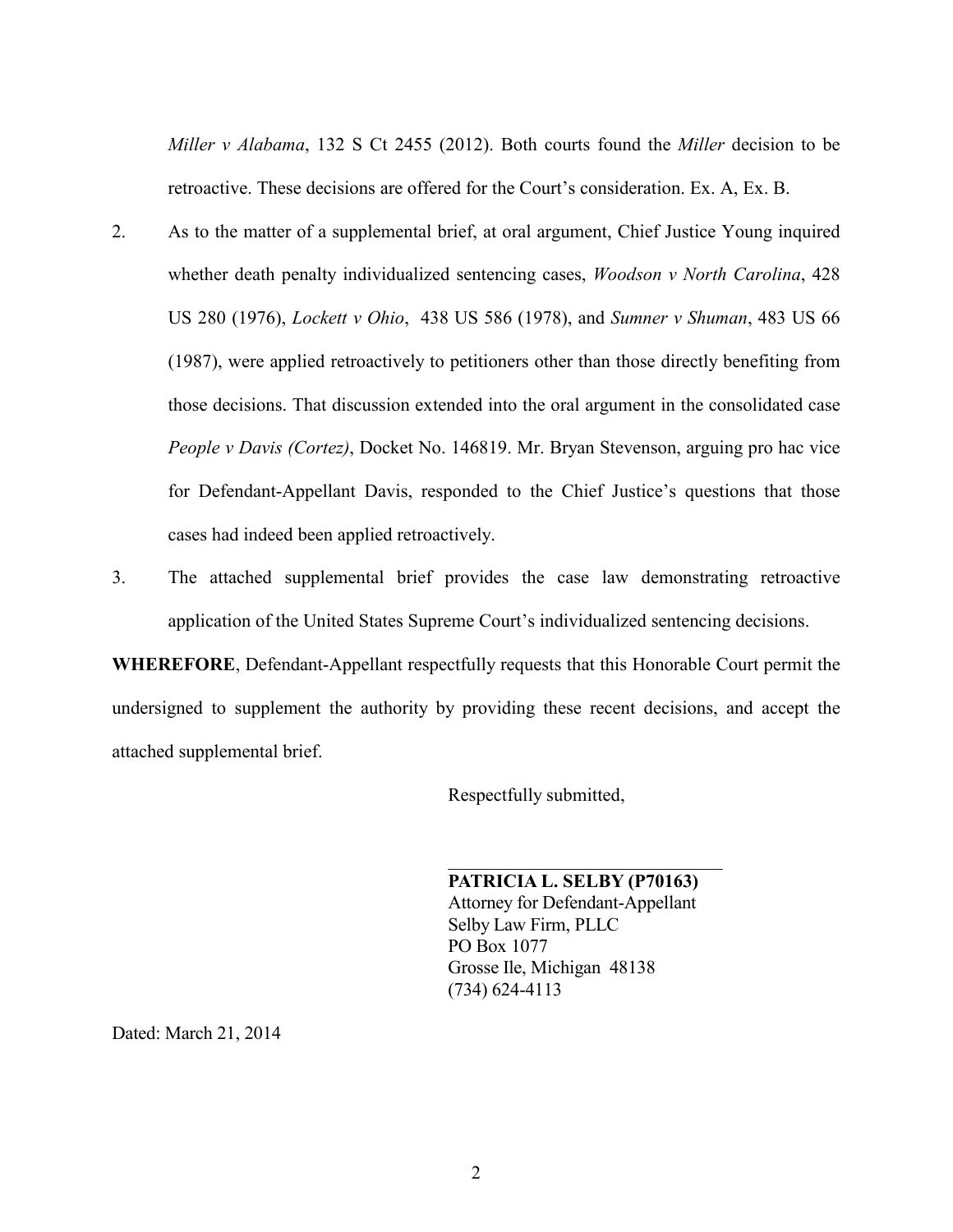# **DEFENDANT-APPELLANT'S SUPPLEMENTAL AUTHORITY and BRIEF Illinois and Texas have found** *Miller* **retroactive**

1. On March 20, 2014, the Illinois Supreme Court unanimously held in *People v Davis*, Docket No. 115595 (Ex. A), that *Miller v Alabama*, 132 S Ct 2455 (2012), is substantive and thus retroactive, because the decision places juveniles constitutionally beyond the state's power to punish with a particular category of penalty, mandatory life without parole. *Slip op.*, 12.

2. On March 12, the Texas Court of Criminal Appeals, court of last resort for criminal matters,<sup>1</sup> decided *Ex Parte Maxwell*, Case No. AP 76,964. Ex. B. The court held *Miller* substantive and thus retroactive under *Schriro v Summerlin*, 542 US 348 (2004). *Slip op.*, 14.

#### **Death penalty individualized sentencing decisions were held retroactive**

3. At oral argument, members of this Court raised questions regarding the retroactive treatment of United States Supreme Court death penalty cases which established individualized sentencing and governed the consideration of mitigating evidence.

4. The Eleventh Circuit<sup>2</sup> held that *Lockett v Ohio*, 438 US 586 (1978), which required that all relevant mitigating evidence be introduced and given effect, was retroactive, finding "no doubt" about that status. *Songer v Wainwright*, 769 F2d 1488, 1489 (1985) (en banc), cert. denied, *Dugger v Songer*, 481 US 1041; 107 S Ct 1982 (1987).

5. Other jurisdictions acknowledging *Lockett*'s retroactivity include the Tenth Circuit, in *Dutton v Brown*, 812 F2d 593, 599 (CA10 1987); and the state of Florida, see *Riley v Wainwright*, 517 So 2d 656, 657 (Fla 1987).

-

<sup>1</sup> See *In re Reece*, 341 SW3d 360, 371 (Tex 2011) (citing Tex. Const. art. V, § 5).

 $2$  The requirement that the U.S. Supreme Court must make new rules "retroactive to cases on collateral review" arises out of the the Antiterrorism and Effective Death Penalty Act of 1996 (AEDPA). See *Tyler v. Cain*, 533 US 656, 656 (2001) (citing 28 U.S.C. § 2244(b)(2) (A)). The requirement was thus inapplicable to the pre-AEDPA cases cited here.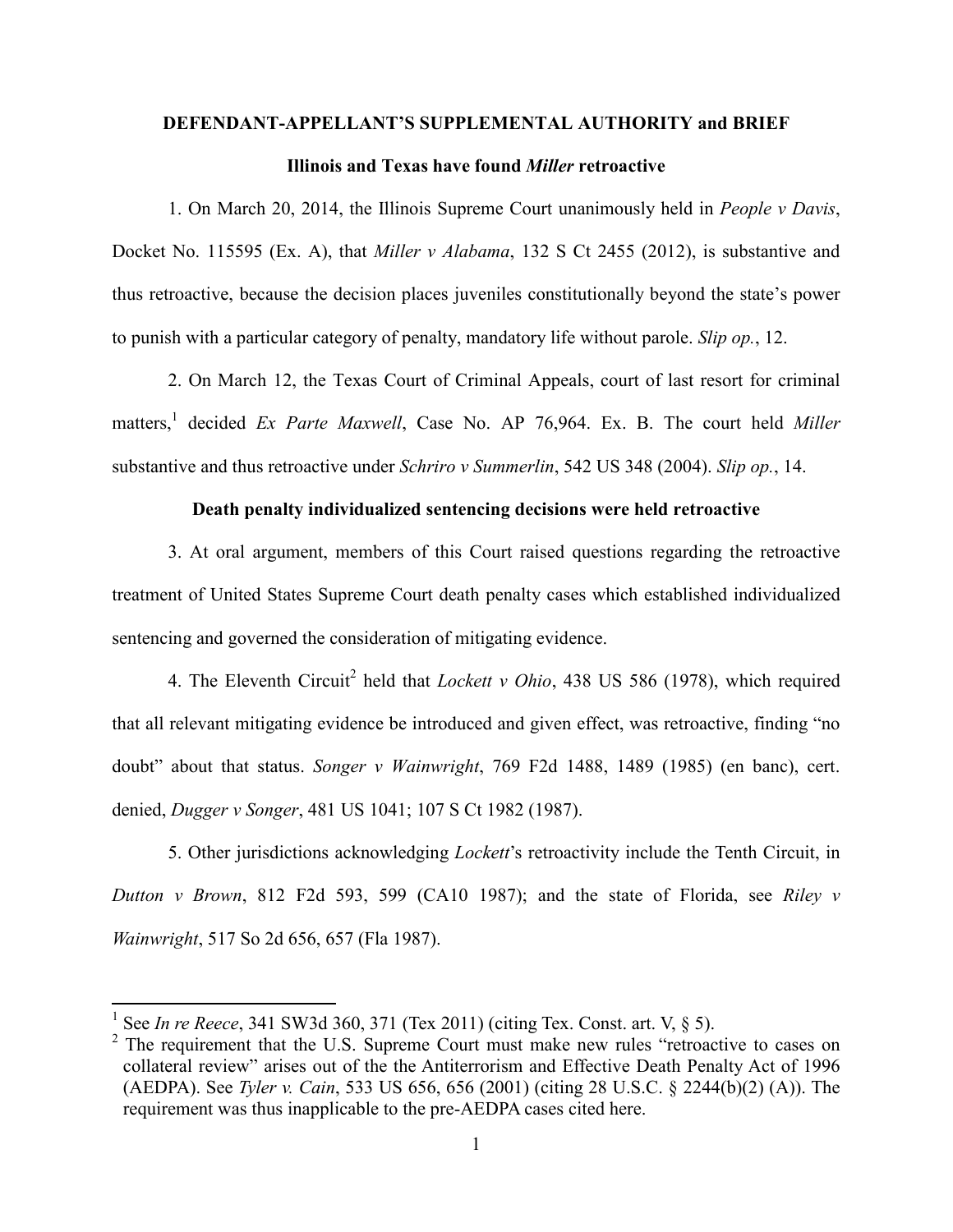6. *Sumner v Shuman*, 483 US 66 (1987), which established a new rule prohibiting mandatory death penalty sentences and requiring individualized sentencing for inmates who commit murder while serving life sentences, was also applied retroactively. See *Thigpen v. Thigpen*, 926 F2d 1003, 1005 (CA11 1991). Thigpen had exhausted all state remedies, and his conviction was final, when he filed a habeas petition in 1982. *Thigpen v Smith*, 792 F2d 1507, 1509-10 (CA11 1986). The Eleventh Circuit affirmed the district court's decisions upholding the murder conviction but setting aside the death sentence, "finding that [the state mandatory death penalty provision] was unconstitutional under *Sumner v Shuman*," *supra*. 926 F2d at 1005.

7. As for *Woodson v North Carolina*, 428 US 280 (1976), and its companion cases, the opportunity for retroactive application was limited to non-existent. The absence of case law expressly finding *Woodson* retroactive reflects the rapidly changing landscape of capital punishment case law in that time period, and not reluctance on the Court's part to apply such relief.

 8. *Furman v Georgia*, 3 408 US 238 (1972), invalidated death penalty sentencing statutes only four years previously. Supreme Court orders subsequent to *Furman* vacated over 100 capital sentences. See cases reported at 408 US 933-940, 92 S Ct 2845-2879 (1972). State and federal courts followed in kind, *State v Rhodes*, 164 Mont 455, 463; 524 P2d 1095 (1974); as did governors and parole boards. *State v Ragland*, 836 NW2d 107, 124 (Iowa 2013) (Mansfield, J., concurring) (listing states in which death sentences were commuted to life, post-*Furman*).

8. Between the *Furman* and *Woodson* decisions, new *Furman*-compliant capital sentencing schemes were promulgated in at least 35 states, only a portion of which elected a

l

<sup>3</sup> *Furman* itself was held retroactive. See *Michigan v Payne*, 412 US 47, 57 n 14 (1973); *Robinson v Neil*, 409 US 505, 508 (1973) (citing *Walker v Georgia*, 408 US 936 (1972)).